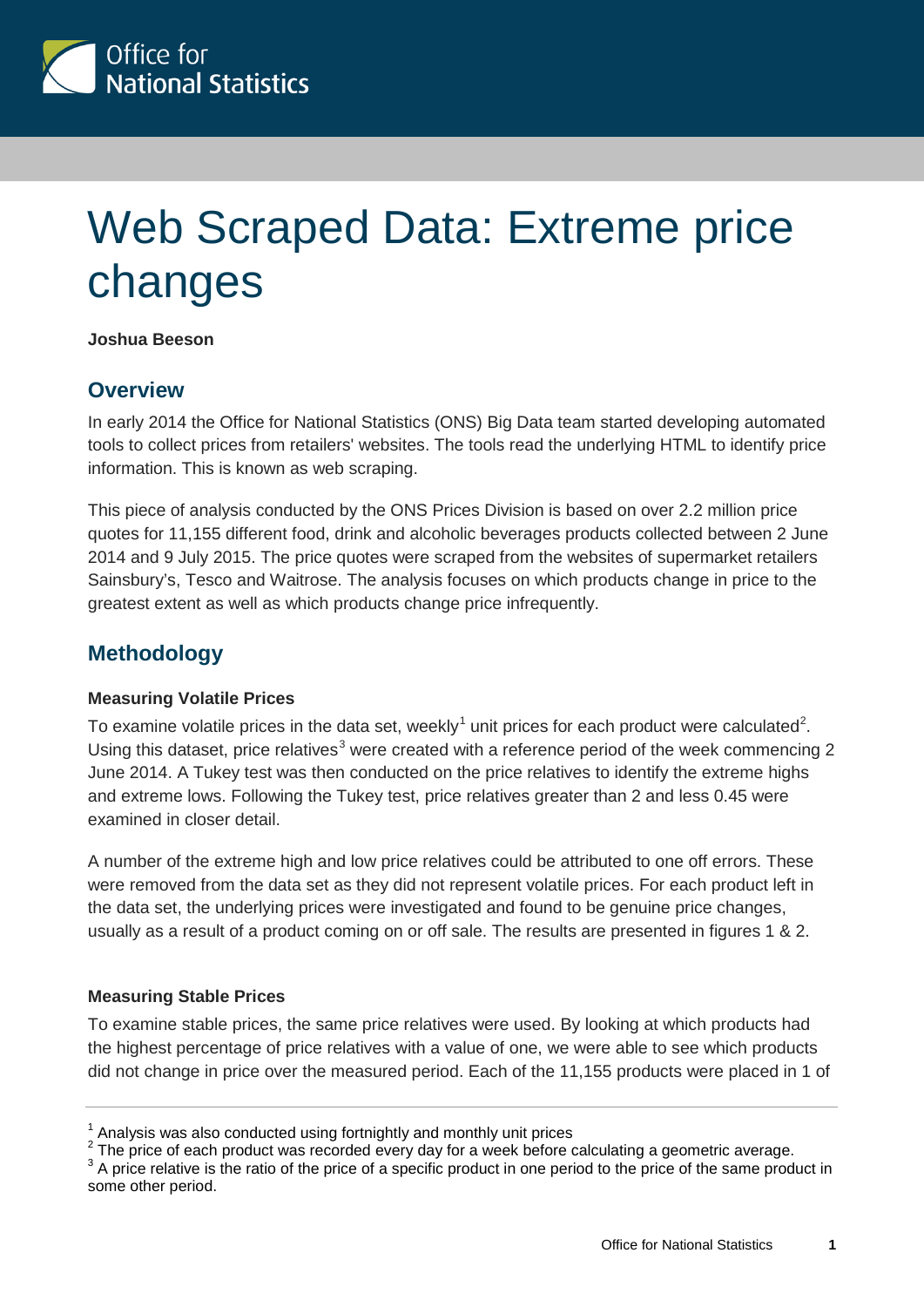35 item groupings. Tests were then carried out to assess the percentage of price relatives that were equal to one within each item. The results are presented in figure 3.

## **Products with volatile prices**

| <b>Product</b>                                       | <b>Base Price (£)</b> | <b>Extreme High</b><br>(E) | <b>Extreme Low</b><br>(E) | Per cent<br>increase |
|------------------------------------------------------|-----------------------|----------------------------|---------------------------|----------------------|
| <b>Branded Butter Biscuits</b>                       | 0.50                  | 1.29                       | 0.50                      | 158.0                |
| <b>Branded Chocolate</b><br><b>Biscuits</b>          | 0.79                  | 1.79                       | 0.79                      | 126.6                |
| <b>Branded Ginger Biscuits</b>                       | 0.54                  | 1.09                       | 0.49                      | 101.9                |
| <b>Branded Golden Biscuits</b>                       | 0.54                  | 1.09                       | 0.49                      | 101.9                |
| <b>Branded Ginger Biscuits</b>                       | 0.54                  | 1.09                       | 0.49                      | 101.9                |
| <b>Branded Rich Tea Finger</b><br><b>Biscuits</b>    | 0.54                  | 1.09                       | 0.49                      | 101.9                |
| <b>Branded Chocolate</b><br><b>Hazelnut Cereal</b>   | 1.39                  | 2.80                       | 1.39                      | 101.4                |
| <b>Branded Cola Multipack 8</b><br>X 330ML Cans      | 2.19                  | 4.39                       | 2.00                      | 100.5                |
| <b>Branded Diet Cola</b><br>Multipack 8 X 330ML Cans | 2.19                  | 4.39                       | 2.00                      | 100.5                |
| <b>Branded Chardonnay 75CL</b>                       | 4.99                  | 9.99                       | 4.99                      | 100.2                |
| <b>Branded Shriaz 75CL</b>                           | 4.99                  | 9.99                       | 4.99                      | 100.2                |
| <b>Branded Sauvignon Blanc</b><br><b>75CL</b>        | 4.99                  | 9.99                       | 4.99                      | 100.2                |
| <b>Branded Shiraz 75CL</b>                           | 5.49                  | 10.99                      | 4.99                      | 100.2                |
| <b>Branded Chardonnay 75CL</b>                       | 5.49                  | 10.99                      | 4.99                      | 100.2                |
| <b>Branded Chardonnay 75CL</b>                       | 5.49                  | 10.99                      | 5.49                      | 100.2                |

**Figure 1: Products that increased by the greatest amount from the base price**